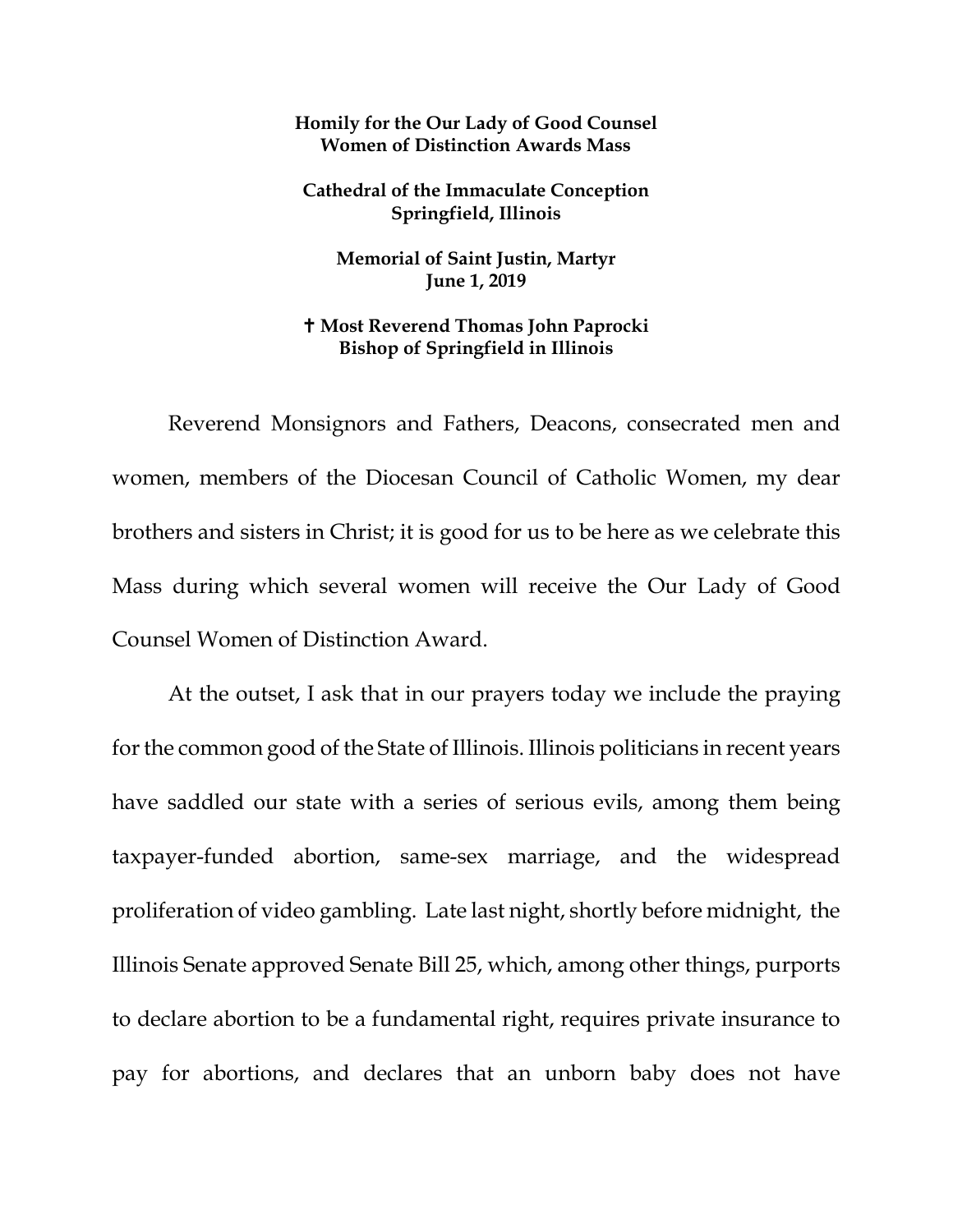independent rights under the laws of this state. When this bill, SB 25, passed the Illinois House of Representatives earlier this week, I called it "gravely immoral." I noted that "Christians have rejected the practice of abortion from the earliest days of the Church. Children are a gift from God, no matter the circumstances of their conception. They not only have a right to life, but we as a society have a moral obligation to protect them from harm. Legislation that deprives children of legal protection before they are born, allowing for the murder of children at any stage in the womb, even up to the moment of birth, is evil."

The Illinois General Assembly this week also approved legalizing the use of recreational marijuana. Government is supposed to provide for the common good. Instead, Illinois government, led by Governor J.B. Pritzker, Speaker of the House Michael Madigan, and Senate President John Cullerton, and their like-minded colleagues seem intent on driving Illinois deeper into a cesspool of immorality. Fortunately the legislature will adjourn after this weekend and we will at least get a brief respite from any further damage that our government might seek to inflict on the populace.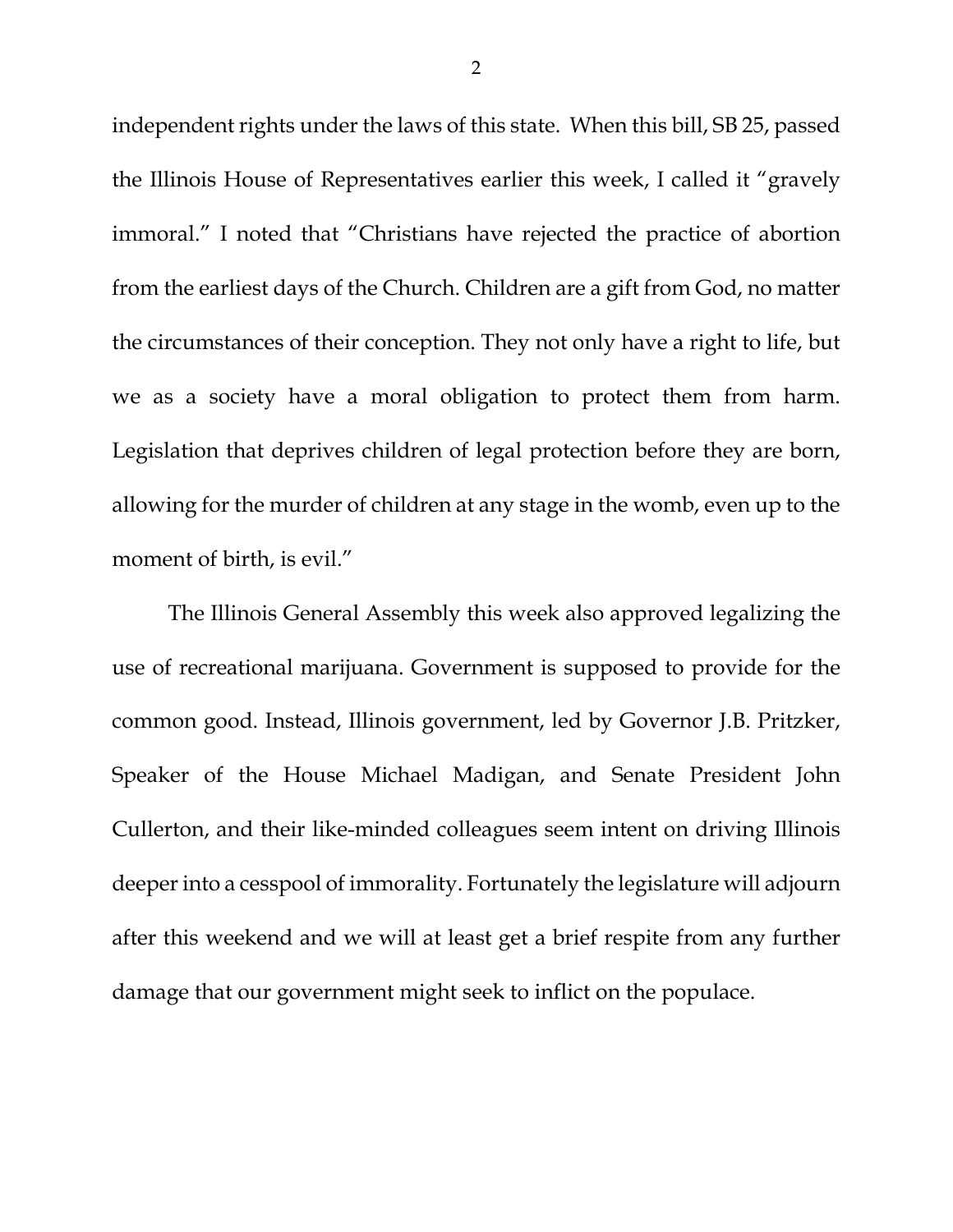<span id="page-2-0"></span>I know all of this is highly discouraging for people of faith, who wish our government would promote the common good instead of pushing our society deeper into the slime of corruption.

<span id="page-2-1"></span>We need to remember that Jesus and the first Christians lived in the pagan Roman empire, where abortion and even infanticide were practiced. St. Peter said that we are strangers in a foreign land (1 Peter 2:11-12), and St. Paul reminded us not to be conformed to this world (Romans 12:2). We need to recognize that we are living in the midst of a neo-pagan culture and so we should pray for the heathens that are running our state government, entrusting them especially to the intercession of Saint Thomas More, a public servant who preferred to die at the hands of civil authorities rather than abandon Christ and the Church. May we also keep unborn babies and newborn infants, as well as all mothers, in our prayers and work to improve the dignity and quality of life of all people, especially the most vulnerable.

We also need to pray to our Blessed Mother for her intercession. Today, in a special way, we pray for the intercession of the Blessed Virgin Mary under her title as Our Lady of Good Counsel, a virtue and one of the seven gifts of the Holy Spirit, which we desperately need in our world today.

3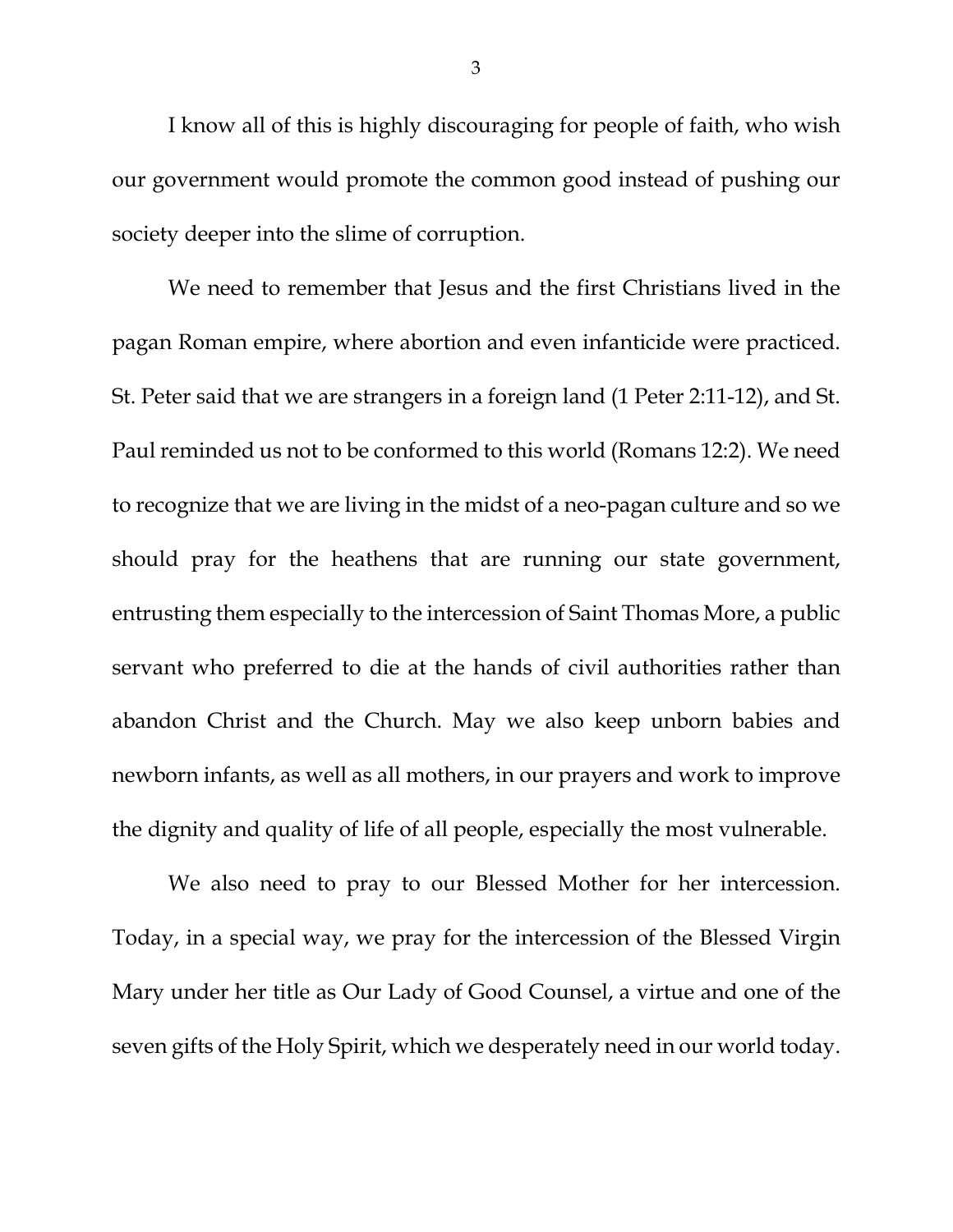According to tradition, the image of Our Lady of Good Counsel, presently found in the Italian village of Genezzano, which depicts the Madonna and the Christ-Child, has its origins in Albania. There, the faithful prayed to Our Lady of Good Counsel, particularly seeking protection from foreign armies and from religious persecution.

Beneath the Albanian fortress of Shkodra was a church dedicated to the Blessed Lady in which was housed an image of Our Lady, much-beloved by the Albanians because of the tender sweetness expressed through the image. With the advance of the Ottoman Turks, the faithful gathered before the image of Our Lady of Good Counsel, especially after the death of a great Albanian warrior in 1405 as the Turks marched toward Albania.

Several decades later, the only Albanian city not yet in Turkish hands was Shkodra. When the Turks laid siege to Shkodra, two Albanians were praying in the church when they saw the image of the Madonna and Child moving away from the wall. They followed it to Rome, where the image disappeared. Later they heard rumors that a miraculous image had appeared in Genezzano. They went to investigate and found their beloved image in the church of Our Lady of Good Counsel, built centuries before in

4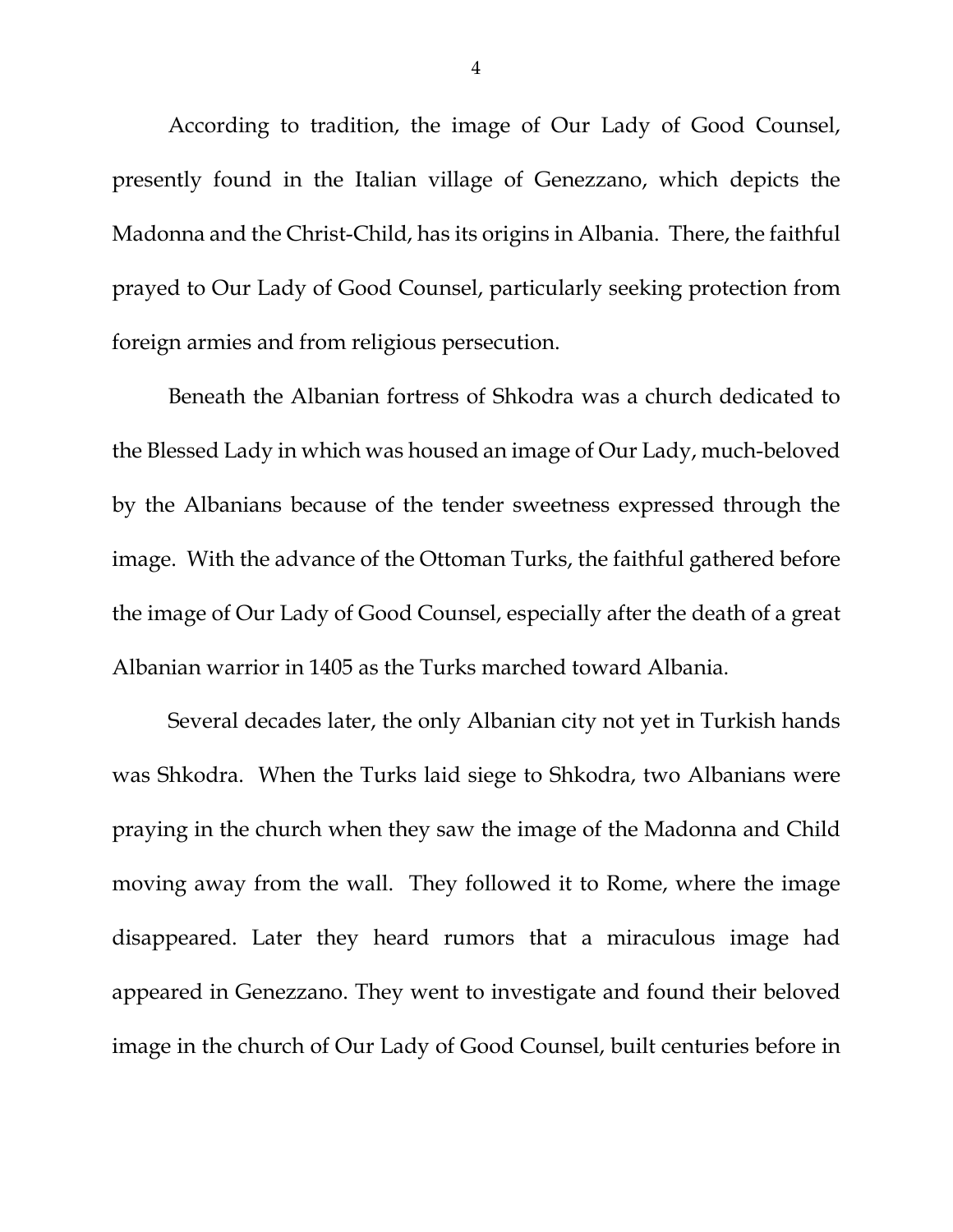gratitude for the generosity of the people of Genezzano in the building of the Basilica St. Mary Major in Rome.

Some years before the arrival of the sacred image, the church of Our Lady of Good Counsel had fallen into great disrepair. A widow of the town, Petruccia, was moved to spend all of her remaining money to rebuild the church, in the process of which she ran out of funds. The people referred to this as Petruccia's Folly. But at 4:00 p.m. on April 25, 1467, the people heard the sound of great music and saw a strange cloud lower upon the church. When it lifted, one of the unfinished walls of the church had been destroyed, but the image of Our Lady of Good Counsel was inside. When Petruccia heard the bells calling the townsfolk to see what had happened, she fell down in tears before the image.

A little over a century later, with the Catholic Counter-Reformation taking place in Italy and throughout Europe, the image of Our Lady of Good Counsel became a symbol of lay involvement and responsibility in the Church. Petruccia, a laywoman, responded to the need that she saw in her local church. She did not wait for the religious or members of the clergy to take action in ensuring that the situation was not ignored. As a result of her response, many women's groups throughout the Church have adopted the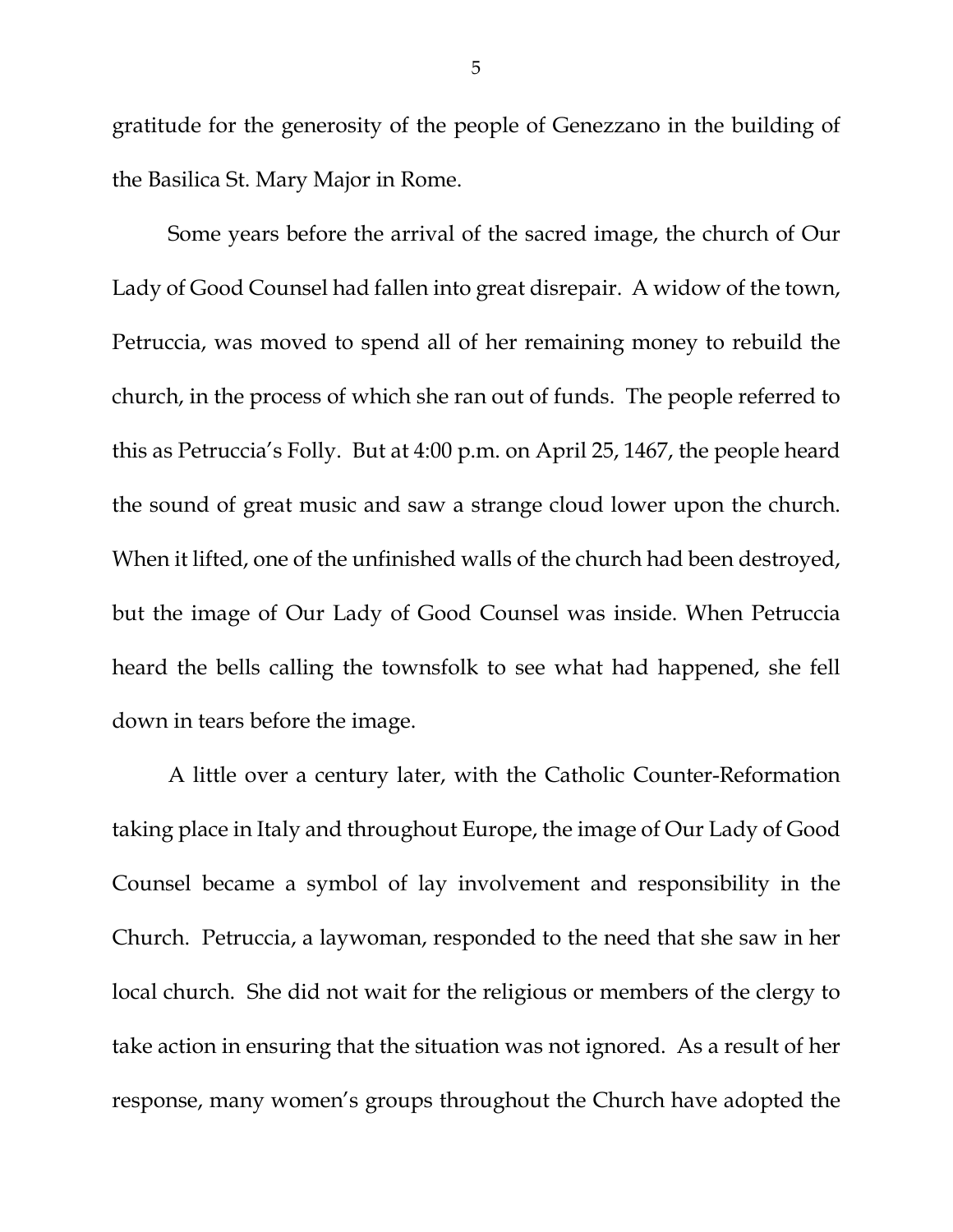patronage of Our Lady of Good Counsel for their groups, that they too might imitate the awareness and generosity demonstrated by Petruccia.<sup>[1](#page-2-0)</sup>

Those of you who are being recognized today as Women of Distinction have followed the example of Petruccia in your own local parishes and communities. Your eyes have seen the needs of the Church and others around you and you have responded with the gifts that the Lord has entrusted to you. You have allowed yourselves to be instruments of God's love and mercy by not turning away from those situations and individuals around you.

The timing of this Mass is a very appropriate one, for just yesterday we celebrated the Feast of the Visitation of our Blessed Mother to her cousin Elizabeth. In that Feast we witness the actions of our Blessed Mother as she demonstrates her attentiveness to the needs of those around her and her reaction to those needs. After learning of Elizabeth's pregnancy from the angel, our Blessed Mother, moved with charity, hurries to assist Elizabeth with her household chores. Her desire to assist her cousin reveals to us one aspect of Mary's interior life, namely, her disposition of humble service and selfless love for whoever needs her help.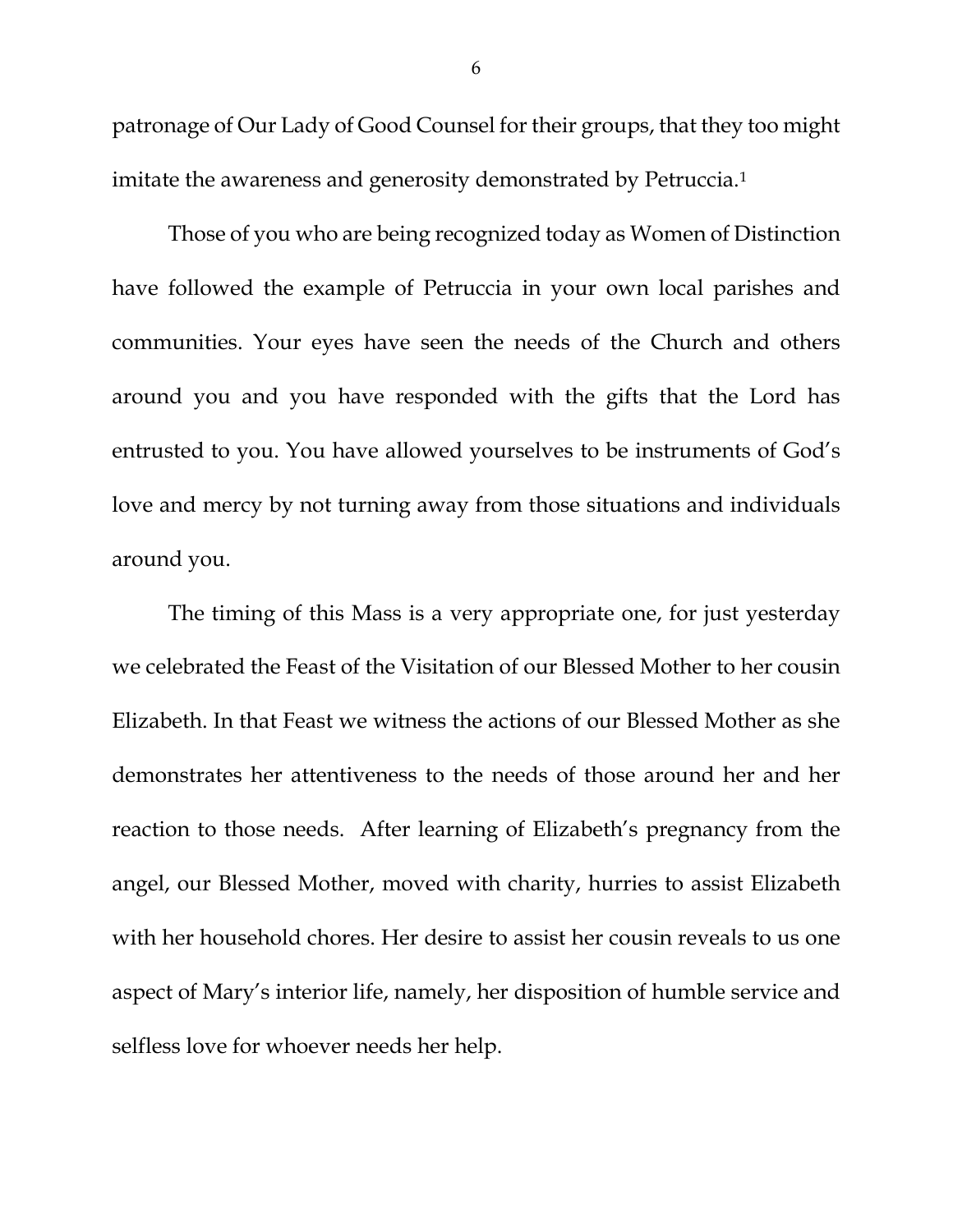Over the course of the last month, we have honored our Blessed Mother in a special way as we do each year during the month of May,

> but the month of May cannot end. It has to continue in our life, because our veneration and our love we have for her, the devotion to Our Lady cannot disappear from our hearts, but rather has to grow and express itself in a witness of Christian living, fashioned according to the example of Mary.[2](#page-2-1)

Those of you receiving the Women of Distinction Award today are recognized for your witness to Christian living fashioned according to the example of Mary. However, we can all learn from our Blessed Mother and through the countless ways in which the Lord invites each of us, every day, to take our attention off of ourselves and to look to the needs of others, responding with the charity modeled by the Blessed Virgin.

As we continue this Eucharistic celebration, let us prepare to receive our Lord into our hearts once again so that we might more readily respond to the needs of those around us, as these ladies have done. May we bring all of the needs of the Church to Our Lady of Good Counsel, asking that she intercede on our behalf before her Son in order to provide for those needs, thus strengthening the entire Mystical Body of Christ as we journey together toward our homeland in Heaven. May God give us this grace. Amen.